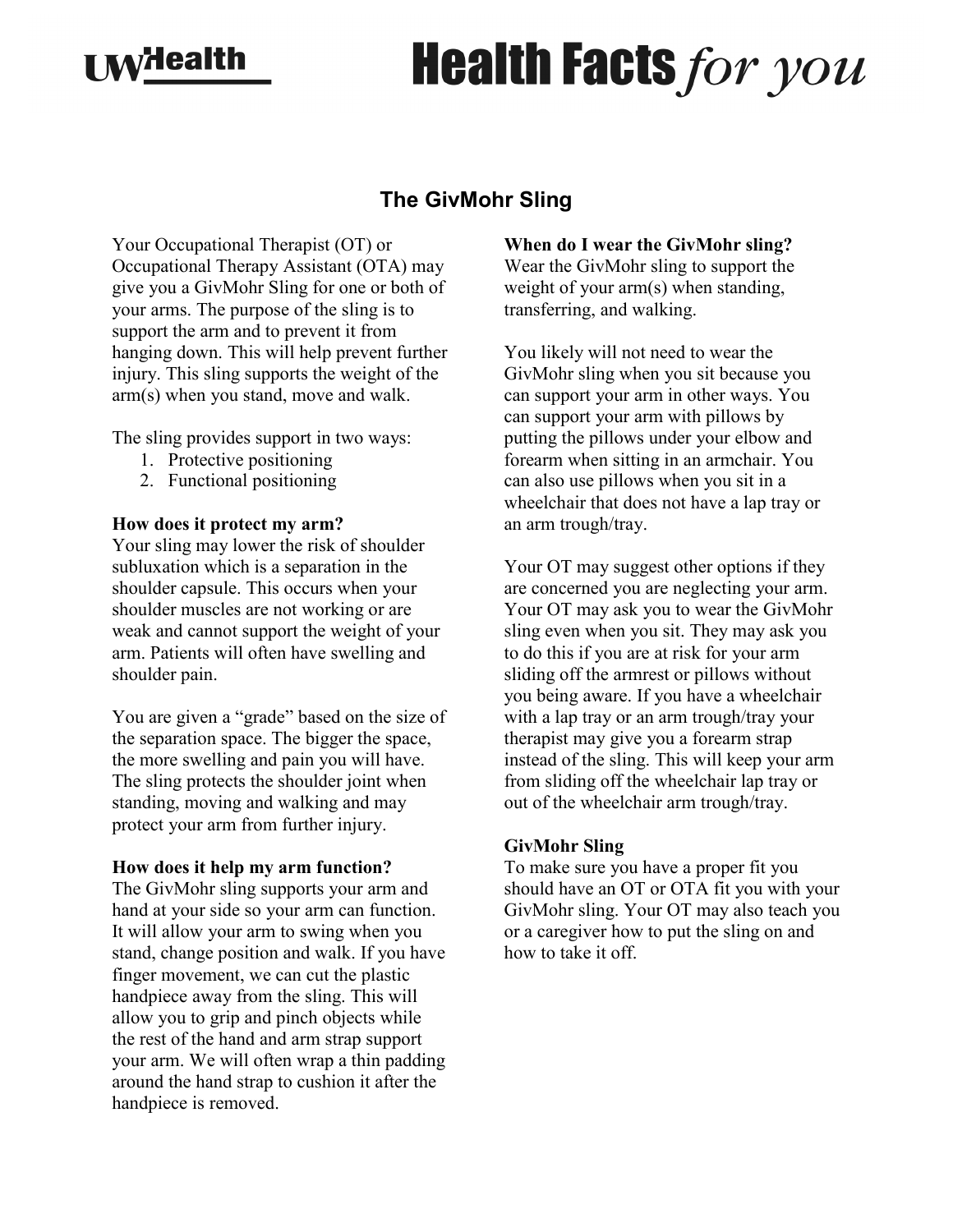

#### **Diagram of GivMohr Sling Parts**

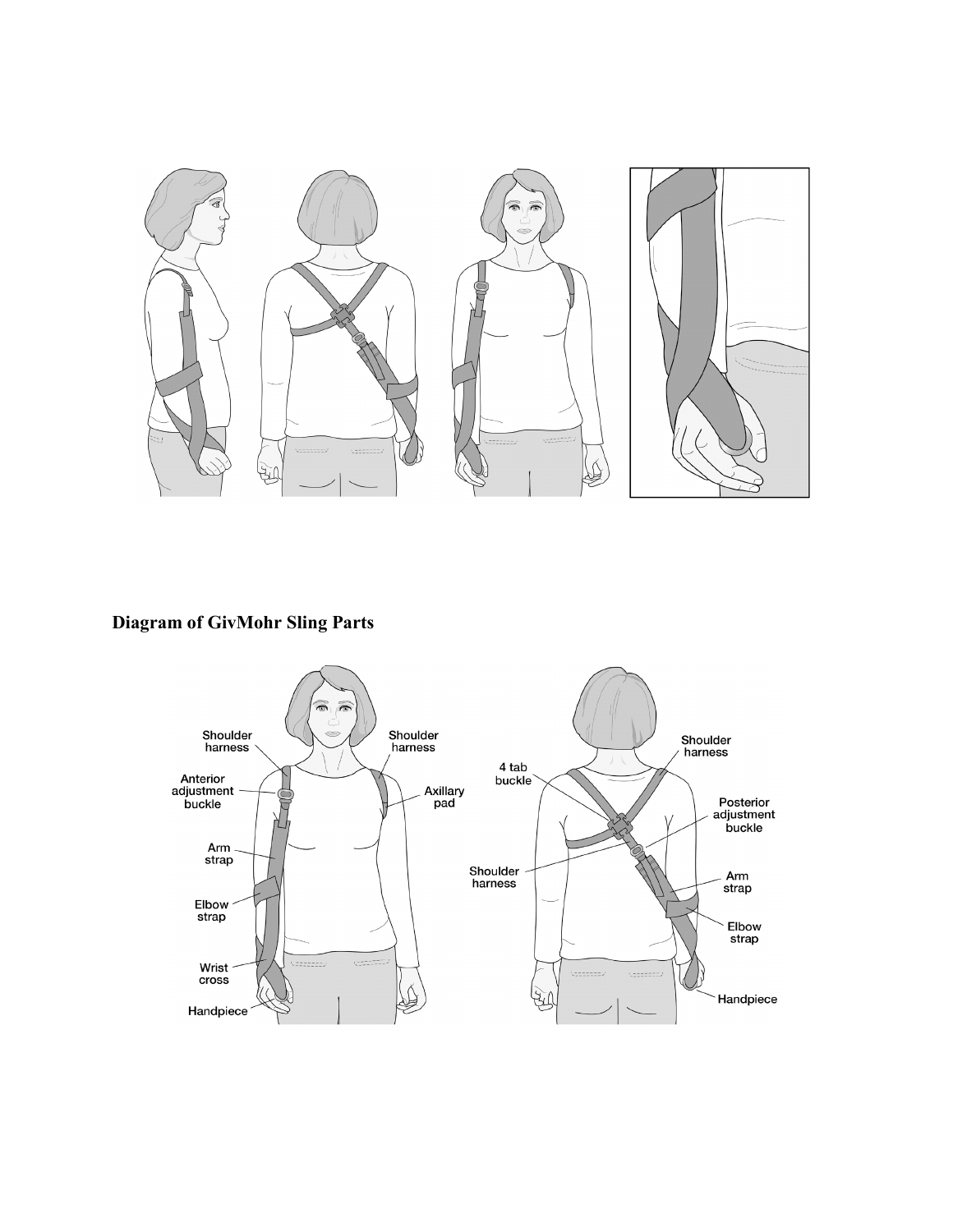#### **GivMohr Bilateral Sling**



#### **How do I put on the GivMohr arm sling?**

- 1. Lay sling out on the table to line up and straighten it.
- 2. Put your non-injured arm through the looped shoulder strap.
- 3. Make sure the pad is in the right place so it cushions the armpit of the non-affected arm. Your **non-injured arm** is the arm.
- 4. Hold onto the square 4-tab buckle and put it over your head.
- 5. Center the 4-tab square buckle tab over the spine and low between the shoulder blades, making sure the other two shoulder harness arm straps stay in front of your injured arm. Your **injured arm** is the \_\_\_\_\_\_\_\_\_\_\_ arm.
- 6. Straighten the two shoulder harness arm straps so both adjustment buckles are facing forward/front.
- 7. Place the hand of your **injured arm** into the hand strap with the plastic handpiece in the palm of your hand and the crossed wrist strap centered over the top of your wrist(your wrist should be slightly bent back)..
- 8. Push your elbow of the **injured** arm into the right place so the elbow strap is about 1 inch below the elbow and resting on your forearm (your elbow should be slightly bent).
- 9. Put the back strap behind your injured arm.
- 10. Move the 4-tab buckle so it is centered on your back and off your neck (centered over spine and low between shoulder blades).

#### **How do I adjust the sling when wearing bulky clothes?**

- 1. You can adjust the buckles of both of the shoulder harness arm straps.
- 2. You can adjust the back shoulder harness. Avoid moving the shoulder in a rounded forward position.